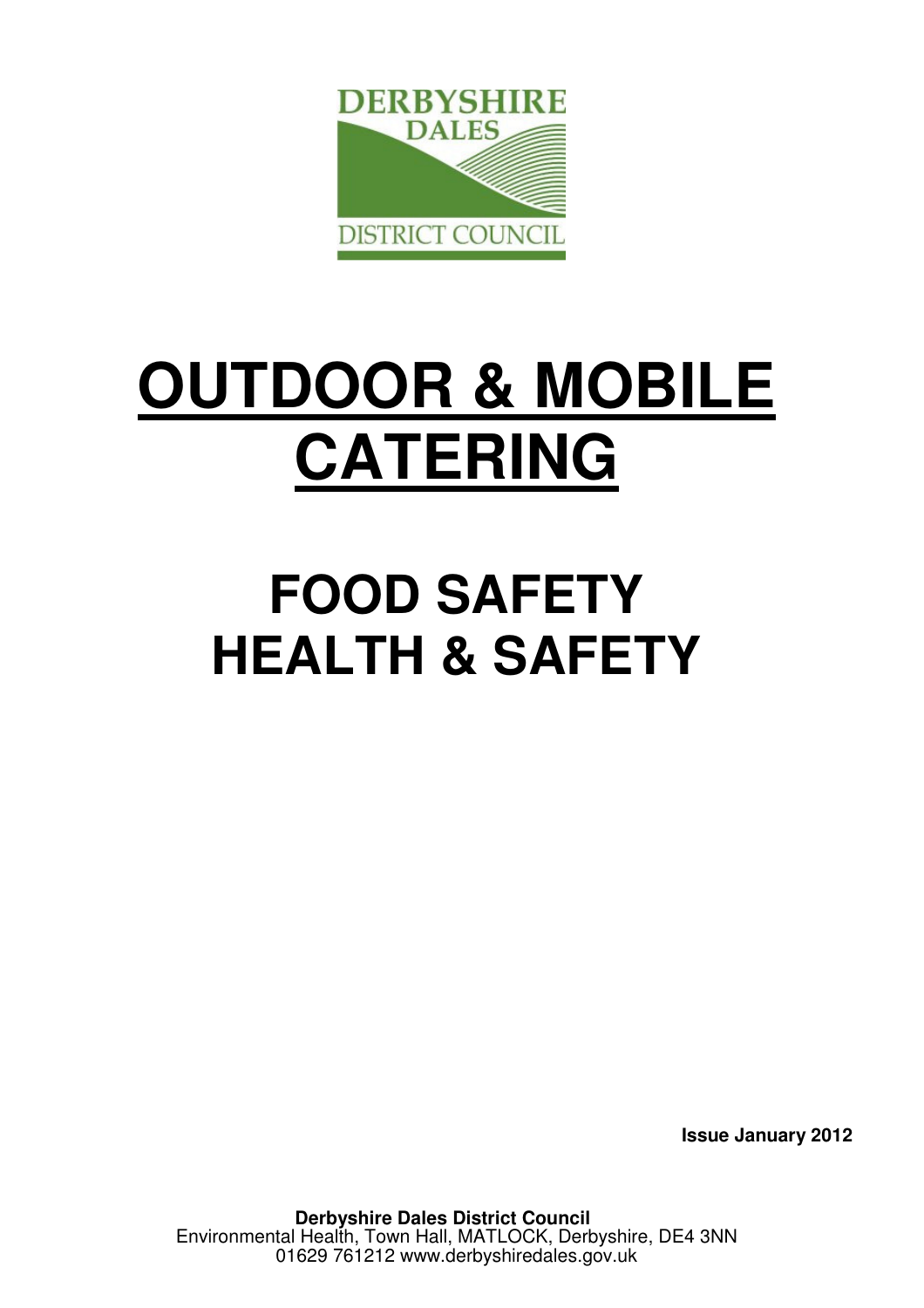#### **1. INTRODUCTION**

This booklet has been produced as guidance to help you as the operator of a mobile food vehicle to ensure that any food sold does not cause food poisoning. The information includes mobiles attending events, setting up and food safety practices during food service. However whatever you're trading situation this guide will help you find out if you and your vehicle meet the relevant standards. The second section includes information health and safety requirements.

The food safety information has been extracted from the CIEH\* National Guidance for Outdoor and Mobile Catering. This document is aimed at helping in consistency for enforcement officers and you can download a full copy of the guidance from: http://www.cieh.org/policy/guidance\_outdoor\_mobile\_catering.html

Further advice and information on both food safety and other health and safety responsibilities can be obtained by contacting Derbyshire Dales District Council or the local authority in whose area you are registered (See section 2 below).

\*CIEH – Chartered Institute of Environmental Health

#### **2. REGISTERING YOUR FOOD BUISNESS**

**Before you begin to operate a food or mobile catering business, under law you must register your vehicle with the Local Authority where the vehicle will be stored.** Registration must be done at least 28 days before you intend to open.

If you need to register with Derbyshire Dales District Council this is done by completing a "Food Registration Form" which can be obtained from Environmental Health Tel 01629 761212 or downloaded from www.derbyshiredales.gov.uk

#### **3. TRADING CONSENT**

You are strongly advised to contact the Local Authority where you intend to trade to check if you can trade from your chosen site. Each Council is different and certain streets may be either prohibited or restricted for trading purposes. For Derbyshire Dales list of prohibited streets please see pages 16 and 17 at the end this document.

Please contact the Environmental Health Commercial Team for further information on 01629 761212.

If you are trading at an event within the District you may have obtained a pitch via the event organiser. In some cases you may be asked to complete a food stall details form. The completed form must be sent to the Environmental Health Section so we know what food activities are happening in our area.

**Having decided to operate a mobile food vehicle you must ensure that your business meets the requirements set out in the following sections.**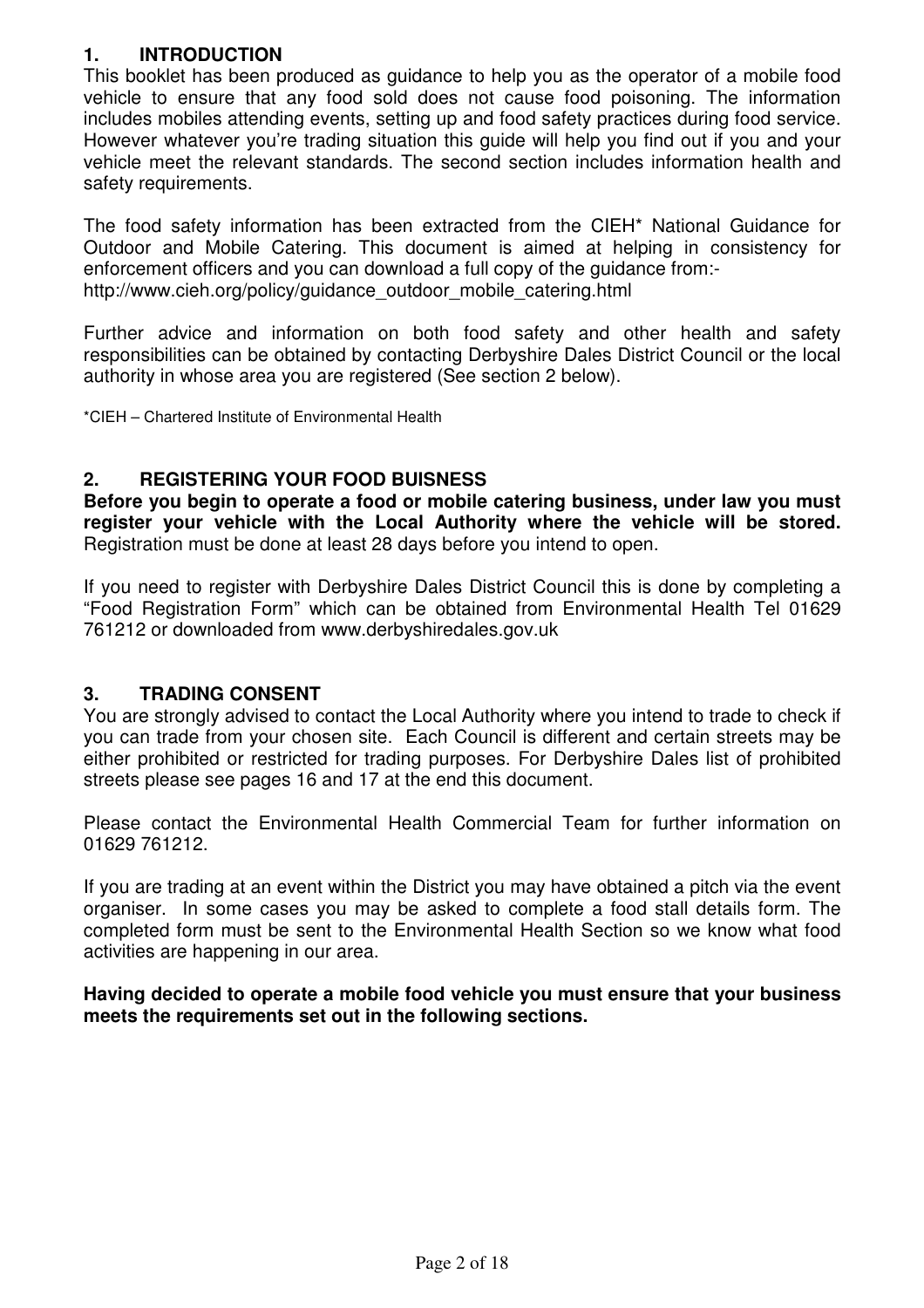## **INTRODUCTION**

This Advice Note is based on environmental health experience in managing food safety in catering at outdoor events. It aims to provide guidance to help food business operators comply with the requirements of food safety legislation and improve standards so as to provide safe and high quality food.

The type of events that this advice covers include: trade shows, promotional events, agricultural fairs, community fairs, carnivals, street events, festivals, sporting events and other events that may use outdoor catering such as weddings.

Although dealing primarily with food hygiene, some health and safety guidance will be included. You are still advised to seek further information and direct advice from your local environmental health service within your local council.

Catering at an outdoor event or from mobile facilities is a high risk activity and will always carry with it the possibility of causing food poisoning to a large number of people. There is a general requirement in the hygiene legislation for all food businesses to be operated in a hygienic manner. However, the remaining advice is recommended as it may be necessary to help you to meet a legal requirement or to achieve good management practice.

#### **PRE EVENT PLANNING BY THE EVENT ORGANISER**

- The event organiser should contact the local environmental health service within the local council in advance so that appropriate advice can be given. If possible, a plan showing the intended location of marquees, position of services, access/egress together with policies on refuse/recycling, emergency planning, crowd management
- The event organiser will need to undertake a risk assessment and a fire risk assessment
- The event organiser may need to contact other services such as the Police, Fire Brigade and Health and Safety Executive
- A list of exhibitors/food stalls (including those giving away food as part of demonstration) should be given to environmental health services.
- Public toilets must be provided as agreed with the environmental health services
- A Temporary Events Notice may be required and should be discussed with the licensing officer within the local council

Further information on event management can be found in:-

Health and Safety Executive (1999) The event safety guide: A guide to the health and safety and welfare at music and similar events (HSG195).

#### **References**

- Regulation (EC) 852/2004 on the Hygiene of Foodstuffs
- The Food Hygiene (England) Regs 2006
- Health and safety references

#### **Further information**

- www.cieh.org
- www.foodsafety.gov

## **1. FOOD SAFETY**

#### **1.1 FOOD SAFETY ADVICE FOR THE CATERER**

The food business operator must:

• Make sure food is supplied or sold in a hygienic way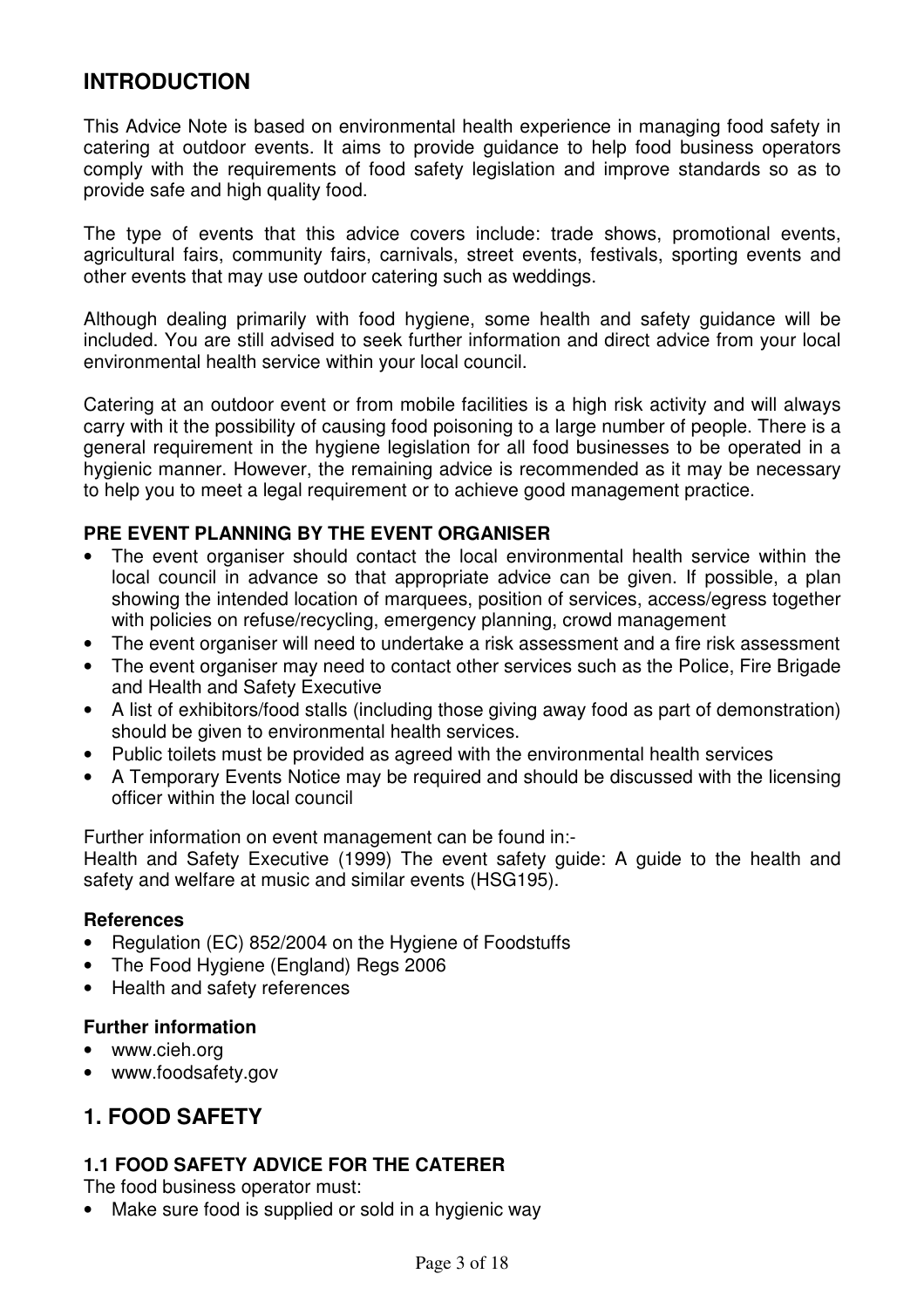- Have in place a documented food safety management system such as "Safer Food Better Business", which identifies food safety hazards, which steps are critical for food safety and ensures that safety controls are in place, maintained and reviewed
- Your food business must be registered with the local authority where your unit is based
- Selling alcohol may need a licence check with the licensing officer at your local council
- If someone asks about an allergy be honest and do not guess about ingredients
- Buy from reputable suppliers and keep a record
- Food and drink must be described fairly and labelled accurately (check with Trading Standards if you need more advice on this)
- Make sure you risk assess and do a fire risk assessment and take with you a suitable fire extinguisher and fire blanket
- Do you provide healthier options?
- Are you eco-friendly?
- Weather forecast be prepared

#### **Design and structure**

- All stalls/vehicles should be designed and constructed to protect food from risk of contamination
- Fittings and equipment for mobile units should be of good quality materials capable of being readily cleaned. Bare wood is not acceptable
- Floors in mobile units should be of smooth, impervious and non-slip material and preferably coved to the wall fixtures
- Stalls should be screened at the sides and back to prevent risk of contamination and pests
- Tent/marquees should be of cleanable materials or the kitchen/preparation areas should be provided with washable wall linings
- Frequently used walkways should be effectively weatherproofed
- Lighting levels within the marquee must be adequate

#### **Layout**

- Ideally catering exhibitors should be sited close to essential services e.g. water/power
- Allow adequate space for preparation, cooking, storage and wash-up
- Ensure that refrigerated storage vehicles and trailers are easily accessible
- Dirty crockery and dirty laundry should not be carried through food handling areas
- The event organiser should arrange collection and removal of refuse and recycling from the site
- Check for any tripping and safety hazards

#### **Services**

Outdoor events take place in a wide variety of sites and locations. At some sites it may be possible to provide essential services such as water, drainage and electricity, others may not. You need to find out the service arrangements before arriving on site.

#### **Water supply**

- There must be an adequate supply of clean and wholesome water provided ( ideally from the mains)
- If water containers are used they must be cleaned and sanitised on a regular basis

#### **Drainage**

• Waste water from sinks and wash hand basins should be discharged into foul water system or into suitable containers and not directly onto the ground

#### **Equipment**

• All equipment should readily cleanable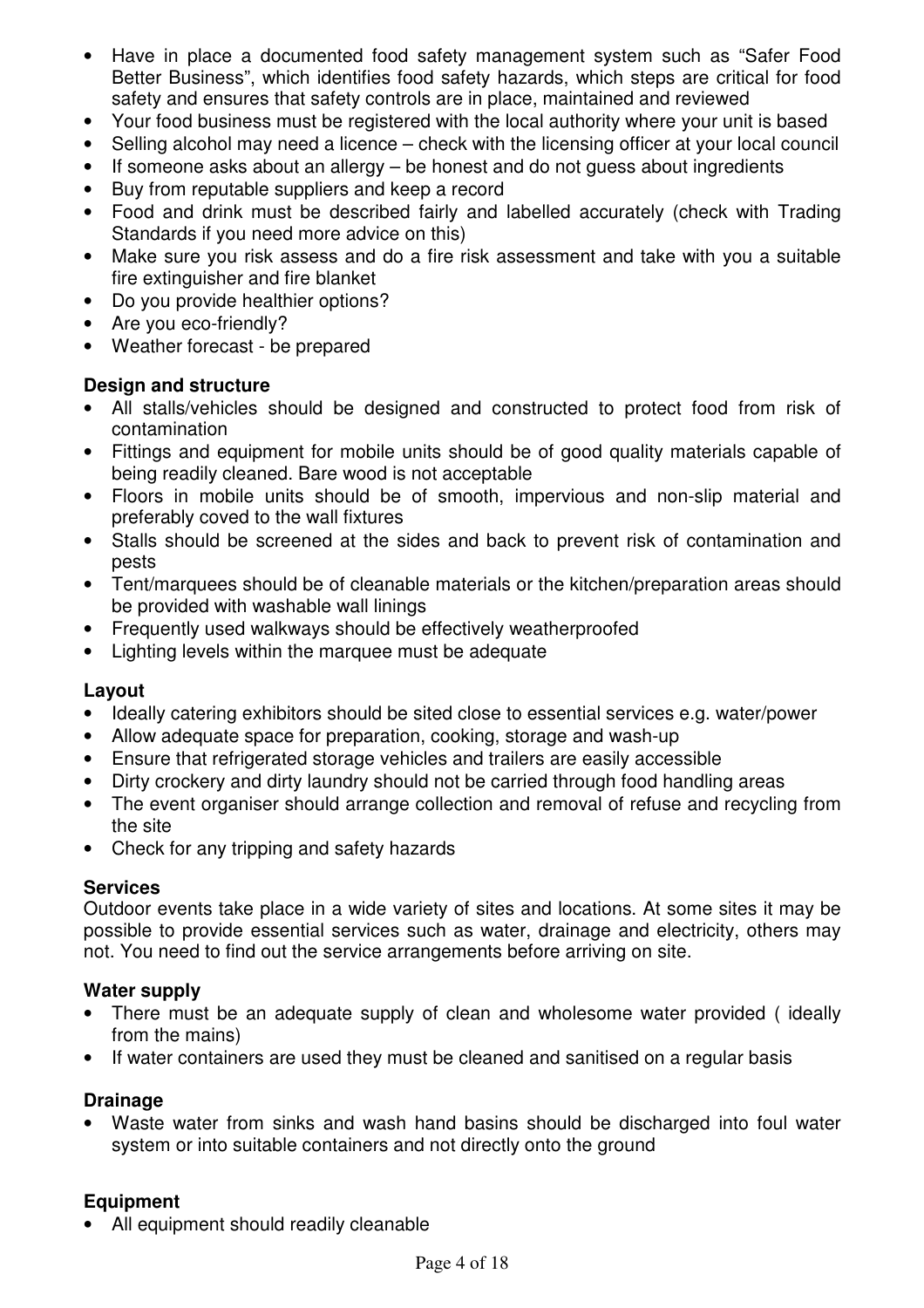• Preparation surfaces and tables must have smooth, impervious surfaces, stainless steel or laminate surfaces are suitable

#### **Washing facilities**

- Suitable and sufficient hand wash basins must be provided and accessible for use by food handlers. Supplies of soap and means of hygienic hand drying must be available at each basin
- Suitable sinks must be provided for food preparation and for equipment washing A constant supply of hot water should be provided at the sink(s) and wash hand basin
- The use of plastic bowls as sinks or wash hand basins is not recommended

#### **Staff toilets**

- Separate toilets for the exclusive use of food handlers should be provided on site where possible
- All sanitary accommodation must be maintained in a clean condition
- Suitable and sufficient wash hand basins with hot and cold water, soap, towels must be provided at the sanitary accommodation

#### **Temperature control**

Effective temperature control and storage is one of the most important safeguards for controlling the growth of food poisoning organisms. You should consider the following points:

- High-risk products such as cooked meat and dairy products, must be kept at or below 8°C or above 63°C
- Ideally food should be prepared immediately before service, if this is not possible then the food should be prepared in small batches and kept at the correct temperature
- There must be sufficient fridge space for the storage of high-risk foods or the use of commercial cool boxes with eutectic freezer blocks. Keep a check of the temperatures in your food management diary
- Cooked food should reach core temperature 75°C. Take particular care when barbequing as cooking temperatures can be less predictable. Use a probe thermometer and disinfect before and after use
- Hot food displayed for sale/service should be kept above 63°C
- Thermometers with probes should be used to check temperatures (all probes should be disinfected after use)
- Keep food covered when stored in the fridge
- Vehicles used for transporting high-risk food should be refrigerated
- Four hour rule foods may be displayed unrefrigerated for a one-off period of up to 4 hours. There needs to be system in place for controlling the time and temperatures past 4 hours
- Protect stored food from public access and contact

#### **Cross-contamination**

One of the main risks facing event and mobile catering is to protect food from contamination. This is an important legal requirement:

- Food preparation areas/chopping boards should be cleaned/disinfected after use
- Raw and cooked food should be kept separate at all times, raw food should always be stored below cooked food, ideally separate refrigerators should be used
- Clean sinks after washing/preparing vegetables and raw food
- Avoid touching food use tongs etc
- All equipment including knives and containers should be cleaned and disinfected after use
- Disinfect all cloths regularly and replace as soon as they become worn/damaged. The use of disposable cloths and paper towels is recommended
- Food must not be stored on the ground and must be kept away from risk of contamination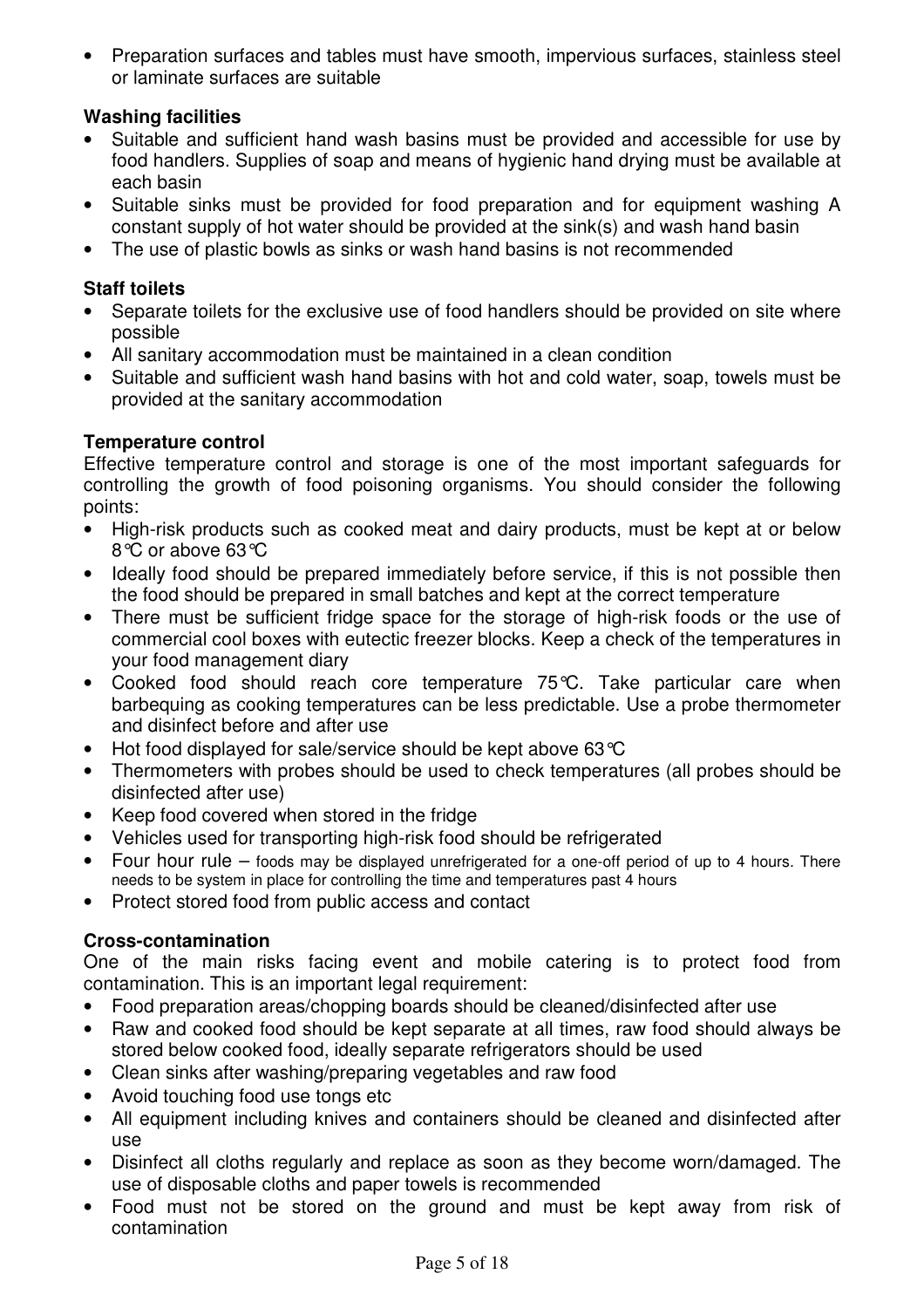- Food may be kept at a suggested height of 45cm above ground and protected from the weather
- Equipment/utensils/crockery should be stored above ground, covered and kept free from contamination
- Protect food from pests (insects, birds and rodents)

#### **Cleaning**

- Adequate supplies of suitable food grade disinfectants or sanitising agents should be used for the regular disinfection of equipment and work surfaces
- Hazardous substances such as cleaning materials must be used and stored in a safe manner
- Hot and cold water (or water at a suitably mixed temperature) must be available at sinks and basins and must be available before food preparation begins

#### **Transporting food**

- Vehicles and storage areas should be of sound construction, kept in good repair and able to be cleaned
- Ensure that appropriate containers are used
- Recommended use of refrigerated vehicles

#### **Personal hygiene**

High standards of personal hygiene are essential and the following rules must be followed:

- Hand washing must be carried out: Before starting work, after handling any raw foods. After using the toilet, after a break, after sneezing, coughing, etc
- Where possible tongs should be used for handling food (separate for raw and cooked)
- All cuts or boils should be covered with a waterproof plaster preferably coloured
- Jewellery and nail varnish should not be worn. Hair should be covered and tied back
- Clean, washable, over-clothing must be worn at all times when handling food
- Outdoor clothing must be stored away from any food area
- Any food handler who knows, or suspects, they are suffering from symptoms of food poisoning (particularly diarrhoea and vomiting) must notify their employer or manager and refrain from working with food

#### **Food safety training**

- Event catering is a high-risk activity with potential for food poisoning. Food handlers must be trained to a level appropriate to their work
- It is recommended that any person who handles, prepares or cooks high-risk food have a Level 2 Certificate in food hygiene. The courses developed by the Chartered Institute of Environmental Health are suitable

#### **First aid**

A first aid-kit including washable (preferably coloured blue) plasters must be provided.

#### **Refuse**

- There must be an adequate supply of suitable refuse containers provided
- Plastic sacks must be tied securely and stored to prevent attraction of pests

#### **Now use the checklists to make sure you have covered the key hygiene rule.**

## **1.2 FOOD SAFETY CHECKLIST**

**We have provided the checklist below to help you identify any hazards and for you to put the necessary controls in place to make sure that the food is safe to eat. This is specifically designed for caterers and food business operators attending outdoor events. Please take your completed checklist with you to the event.**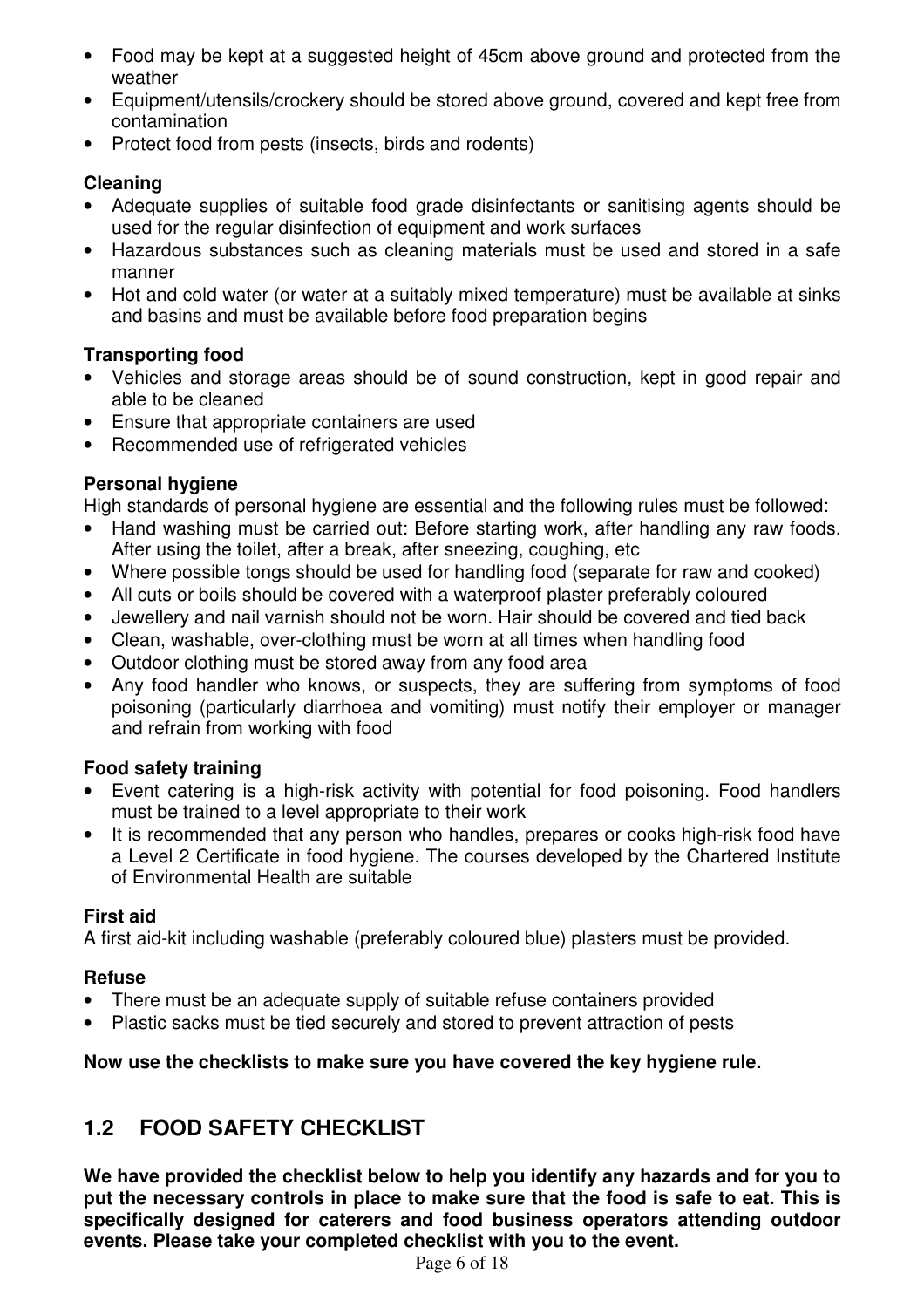If you answer 'no' to any of these questions, then there is a potential problem which will increase risks of something going wrong. Most of these are common sense practices, which you have probably been following for years.

## **Setting up your stall**

| <b>Food safety management</b>                                                           |                         |
|-----------------------------------------------------------------------------------------|-------------------------|
| Do you have documentation on the food safety controls you adopt to $\Box$ Yes $\Box$ No |                         |
| ensure the food you prepare is safe to eat?                                             |                         |
| Do you keep monitoring record sheets, training records, etc?                            | $\Box$ Yes $\Box$ No    |
| Are these available for inspection on your trailer/stall?                               | $\exists$ Yes $\Box$ No |

| <b>Storage</b>                                           |  |                |  |  |                      |  |  |                                                                                |  |
|----------------------------------------------------------|--|----------------|--|--|----------------------|--|--|--------------------------------------------------------------------------------|--|
|                                                          |  |                |  |  |                      |  |  | Are all food storage areas under cover and protected from $\Box$ Yes $\Box$ No |  |
|                                                          |  | contamination? |  |  |                      |  |  |                                                                                |  |
| Are they clean and free from pests?                      |  |                |  |  | $\Box$ Yes $\Box$ No |  |  |                                                                                |  |
| Do you have enough refrigeration? Does it work properly? |  |                |  |  | l Yes □No            |  |  |                                                                                |  |

| Food preparation and service areas                                                                                                                   |                            |
|------------------------------------------------------------------------------------------------------------------------------------------------------|----------------------------|
| Have you got enough proper washable floor coverings for the food<br>preparation areas?                                                               | $\Box$ Yes $\Box$ No       |
| Have you got precautions to keep mud out of the stall in wet weather?                                                                                | $\Box$ Yes $\Box$ No       |
| Are all worktops and tables sealed or covered with an impervious,<br>washable material?                                                              | $\Box$ Yes $\Box$ No       |
| Have you got enough preparation work top space?                                                                                                      | $\Box$ Yes $\Box$ No       |
| Have you got enough wash hand basins? Are they supplied with hot and<br>cold water, soap and paper towels?                                           | $\Box$ Yes $\Box$ No       |
| Have you got sinks which are large enough to wash food and equipment<br>in (including bulky items)? Are they supplied with hot and cold water?       | $\Box$ Yes $\Box$ No       |
| If there is no mains drainage have you made hygienic provision for the<br>disposal of waste water, e.g. waste pipe from sink to waste water carrier? | $\Box$ Yes $\Box$ No       |
| Have you got enough fresh water containers? Are they clean and have<br>they got caps?                                                                | $\Box$ Yes $\Box$ No       |
| Have you got a supply of hot water reserved for washing up and hand<br>washing?                                                                      | $\Box$ Yes $\Box$ No       |
| Have you got adequate natural/artificial lighting, particularly for food<br>preparation and service at night?                                        | $\Box$ Yes $\Box$ No       |
| Is all your food equipment in good repair? Are any repairs outstanding<br>since your last event?                                                     | $\square$ Yes $\square$ No |
| Can you keep high risk foods stored/displayed at 8C or less?                                                                                         | Yes □No                    |

| <b>Cleaning</b>                                                                                                                                                       |                      |
|-----------------------------------------------------------------------------------------------------------------------------------------------------------------------|----------------------|
| Is your stall/vehicle clean? Can it be kept clean? Have you allowed time $\Box$ Yes $\Box$ No<br>for thorough cleaning of the vehicle/stall equipment between events? |                      |
| Do you have a written cleaning schedule to ensure all areas are kept $\Box$ Yes $\Box$ No<br>clean?                                                                   |                      |
| Have you an ample supply of clean cloths and a 'food-safe' disinfectant/ $\Box$ Yes $\Box$ No<br>sanitiser to clean food and hand contact surfaces?                   |                      |
| Are the cleaning chemicals stored away from food?                                                                                                                     | $\Box$ Yes $\Box$ No |

|--|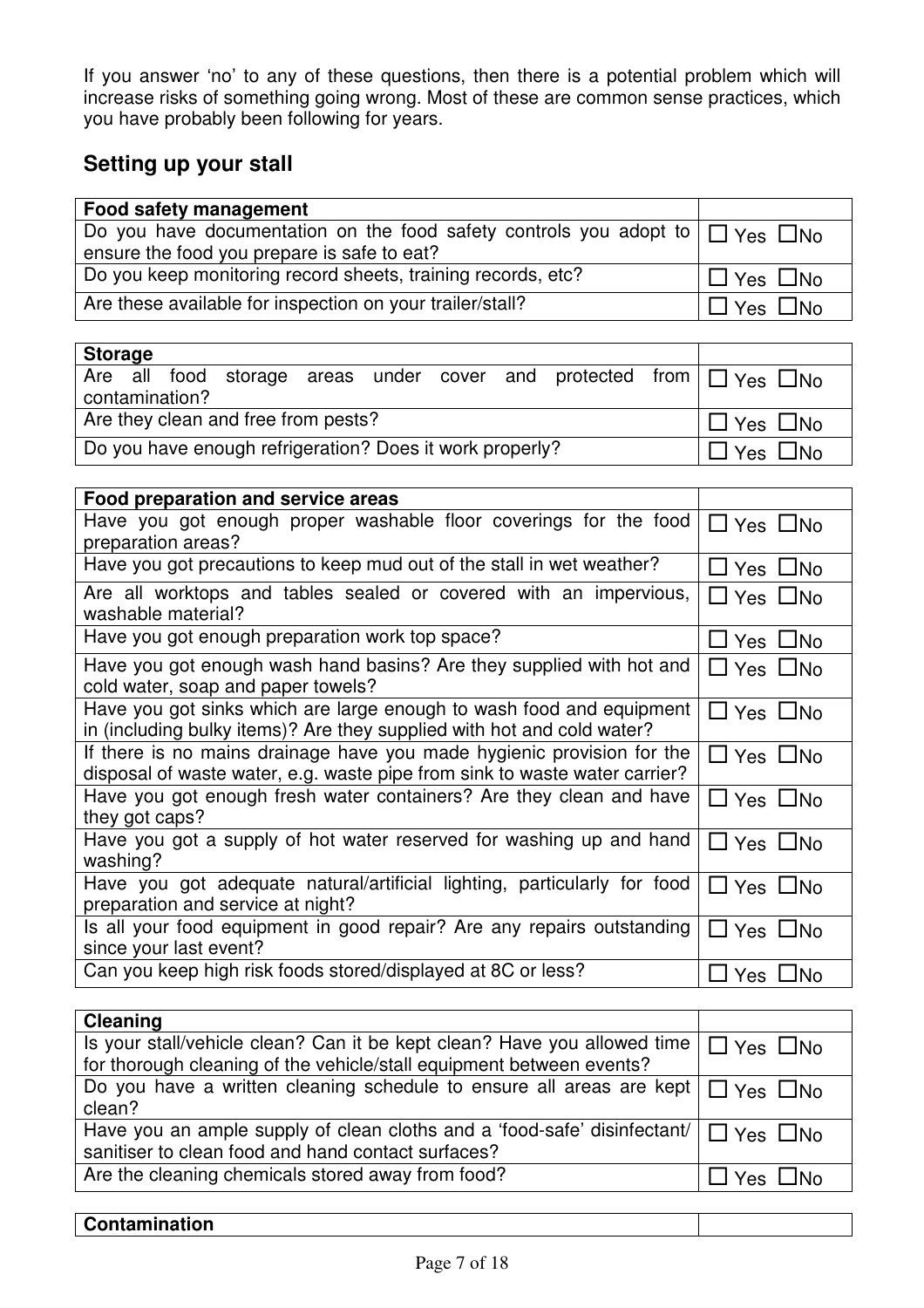| Can food be protected from contamination at all times?                                           | $\Box$ Yes $\Box$ No |
|--------------------------------------------------------------------------------------------------|----------------------|
| Is the unit free from pests and is open food protected from flying insects? $\Box$ Yes $\Box$ No |                      |

| Food waste                                                                                                 |                      |
|------------------------------------------------------------------------------------------------------------|----------------------|
| Have you got proper bins with lids for food and other waste?                                               | $\Box$ Yes $\Box$ No |
| Do you have appropriate arrangements for the disposal of food waste $\Box$ Yes $\Box$ No<br>and recycling? |                      |
| Do you have arrangements for the collection and disposal of waste oil?                                     | $\Box$ Yes $\Box$ No |

| <b>Staff</b>                                                                                |                      |
|---------------------------------------------------------------------------------------------|----------------------|
| Are all your food handlers trained, supervised or given instruction to $\Box$ Yes $\Box$ No |                      |
| ensure food safety?                                                                         |                      |
| Have you any untrained, casual staff carrying out high risk food $\Box$ Yes $\Box$ No       |                      |
| preparation?                                                                                |                      |
| Do your staff display a good standard of personal hygiene and wear                          | $\Box$ Yes $\Box$ No |
| clean over-clothing? Have you a good supply of clean overalls/aprons?                       |                      |
| Are your staff aware that they should not handle food if suffering from                     | $\Box$ Yes $\Box$ No |
| certain illnesses?                                                                          |                      |
| Have you a first aid box with blue waterproof plasters?                                     | ∐ Yes ∟No            |

## **1.2 FOOD SAFETY CHECKLIST Safe food practices during the event or trading**

## **Remember that food poisoning is preventable – you can help avoid it by carrying out these checks**

| <b>Storage</b>                                                                               |  |
|----------------------------------------------------------------------------------------------|--|
| Is good stock rotation carried out, and are stocks within their expiry $\Box$ Yes $\Box$ No  |  |
| dates?                                                                                       |  |
| If you use raw and cooked foods are they adequately separated during $\Box$ Yes $\Box$ No    |  |
| storage?                                                                                     |  |
| Are high-risk foods (e.g. cooked rice) stored under refrigeration below $\Box$ Yes $\Box$ No |  |
| $8^{\circ}C$ ?                                                                               |  |
|                                                                                              |  |

| <b>Purchase</b>                                                                           |  |
|-------------------------------------------------------------------------------------------|--|
| Are you purchasing raw ingredients or food products from a reputable $\Box$ Yes $\Box$ No |  |
| company?                                                                                  |  |

| <b>Preparation</b>                                                                                                                              |                      |
|-------------------------------------------------------------------------------------------------------------------------------------------------|----------------------|
| Do staff always wash their hands before preparing food, and after $\Box$ Yes $\Box$ No<br>handling raw food?                                    |                      |
| Are separate utensils used for raw and cooked food, e.g. tongs, knives, $\Box$ Yes $\Box$ No<br>etc?                                            |                      |
| Do you use separate chopping boards for raw and cooked food?                                                                                    | $\Box$ Yes $\Box$ No |
| If you answered 'no' to the previous question, are they properly $\Box$ Yes $\Box$ No<br>disinfected between contact with raw and cooked foods? |                      |

| <b>Cooking</b>                                                                                                       |                      |
|----------------------------------------------------------------------------------------------------------------------|----------------------|
| Is all frozen meat and poultry thoroughly thawed before cooking?                                                     | $\Box$ Yes $\Box$ No |
| Is all meat and poultry cooked until it is piping hot (above 70 °C and the $\Box$ Yes $\Box$ No<br>juices run clear? |                      |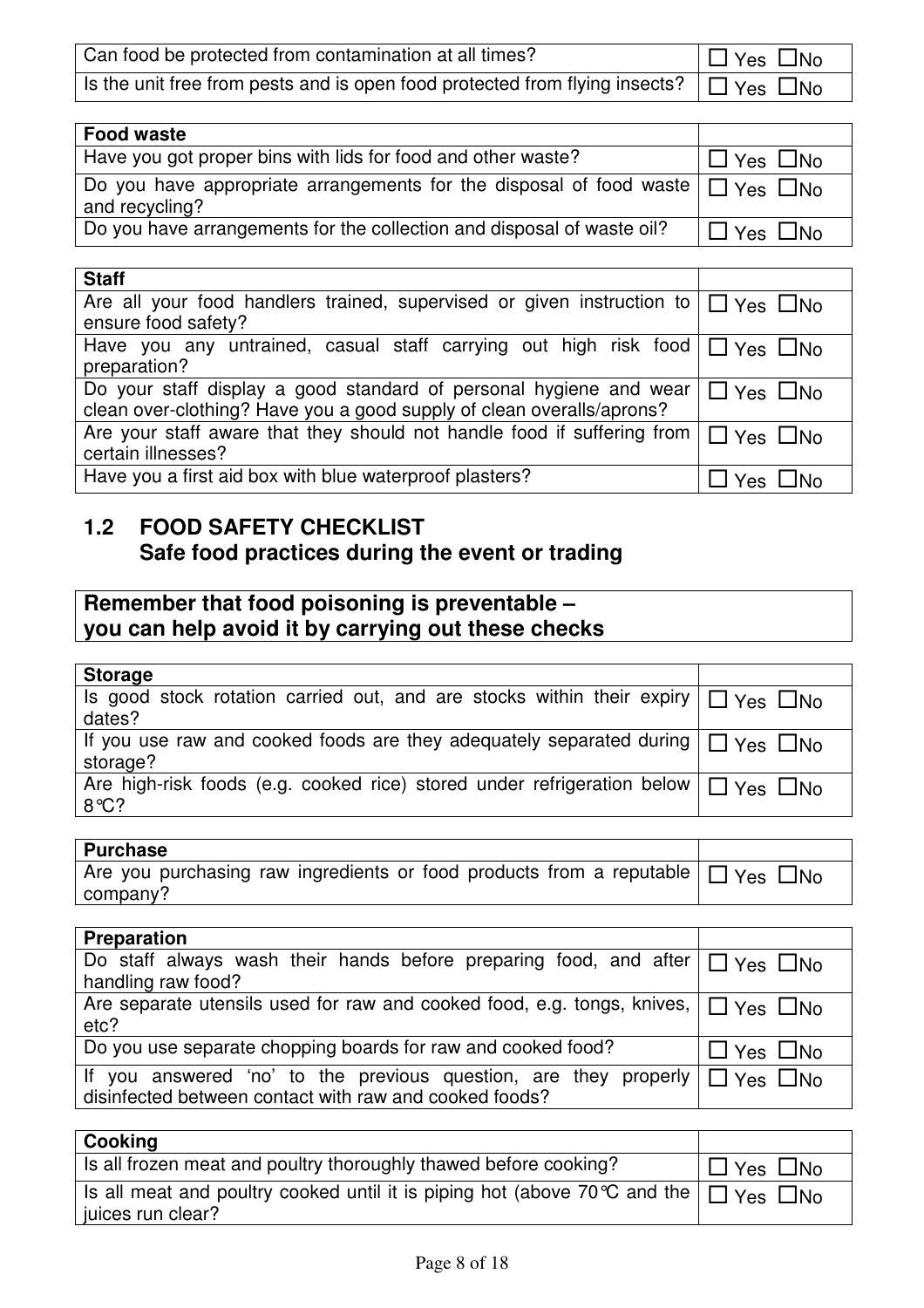|  | Are cooked and part-cooked food separated during cooking? | $\Box$ Yes $\Box$ No |
|--|-----------------------------------------------------------|----------------------|
|--|-----------------------------------------------------------|----------------------|

| <b>Reheating food</b>                         |                        |
|-----------------------------------------------|------------------------|
| Is all food reheated to above $75^{\circ}$ C? | $\Box$ No<br>Yes       |
| Do you only reheat food once?                 | $\square$ No<br>'Yes . |

| <b>After cooking</b>                                                                                  |                      |
|-------------------------------------------------------------------------------------------------------|----------------------|
| Is food cooked and served straight away?                                                              | $\Box$ Yes $\Box$ No |
| If 'no' is it hot held at 63 °C or above until served?                                                | $\Box$ Yes $\Box$ No |
| Or is the cooked food cooled to below $5^{\circ}C$ ?                                                  | $\Box$ Yes $\Box$ No |
| Once cooked, is food protected from contact with raw food and foreign $\Box$ Yes $\Box$ No<br>bodies? |                      |

| <b>Cleaning</b>                                                                               |                      |
|-----------------------------------------------------------------------------------------------|----------------------|
| Do you and your staff operate a 'clean-as-you-go' procedure?                                  | $\Box$ Yes $\Box$ No |
| Are you using clean cloths and a 'food-safe' disinfectant / sanitiser to $\Box$ Yes $\Box$ No |                      |
| clean food contact surfaces?                                                                  |                      |

## **2. HEALTH & SAFETY – Items in bold are legal requirements**

**Under the Health and Safety at Work etc. Act 1974, you have a duty to ensure that you operate your vehicle in a manner which ensures the health and safety of your staff and any one affected by your work activity.** 

**To ensure that any activity you carry out is done safely, you must carry out a risk assessment of that activity.** 

#### **2.1 RISK ASSESSMENT**

To carry out a risk assessment you should be first aware of the hazards involved. A hazard is something that can cause harm e.g. a machine, substance or even a method of work. For each hazard, you have to decide what are the risks and the likelihood they could occur. Finally you have to decide how to control these risks. For example:-

| Hazard                        | <b>Risk</b> | Control                                                                      |
|-------------------------------|-------------|------------------------------------------------------------------------------|
| $LPG$ - (Liquefied explosions |             | and $ $ regular<br>maintenance by a competent                                |
| petroleum gas)                | fire        | person                                                                       |
| <b>Cleaning Chemicals</b>     |             | $\vert$ caustic burns to $\vert$ the use of a safer alternative, or when not |
|                               | skin        | possible, personal protective equipment                                      |

#### Lone Working and Emergency Contact

Given the nature of how mobile vehicles operate it is very likely that you or a member of your staff may be on their own away from means of communication. Should an emergency occur such as a fire, they will be unable to summon help. This aspect must be considered in your risk assessment and control measures an you should ensure that some means of communication such a mobile telephone is available to raise the alarm if necessary.

#### **Please note, under the Management of Health and Safety at Work Regulations you must record any significant findings of the assessment when you employ five or more persons.**

A leaflet entitled 'Five steps to risk assessment' provides further information and is available from www.hse.gov.uk.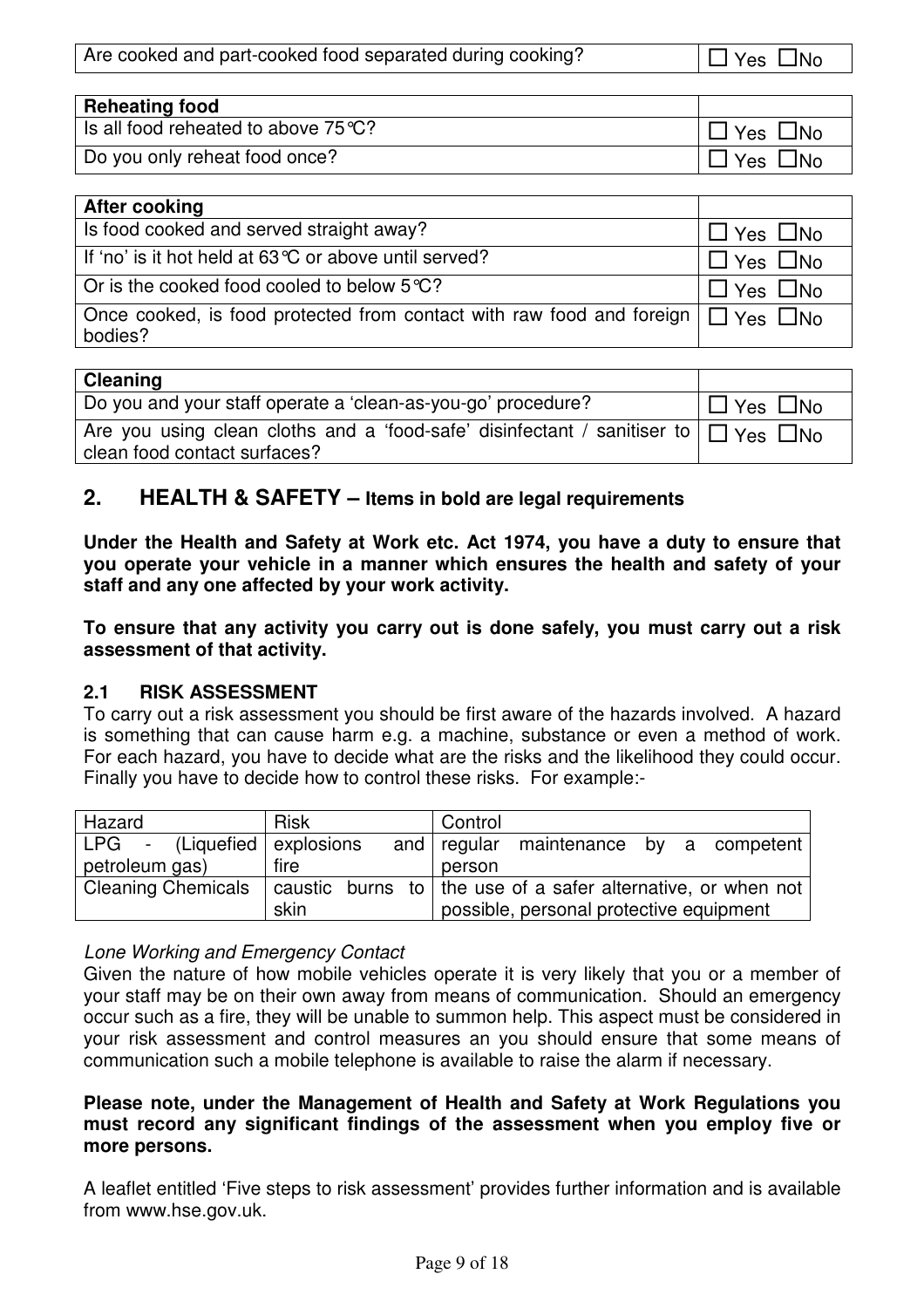## **2.2 CHEMICAL SAFETY**

Many of the chemicals that are used within the mobile vehicle such as oven cleaners, degreasers are potentially harmful if not used properly. Most proprietary cleaners provide information on safe use on the label but if in doubt you should obtain hazard data sheets on the various chemicals that you use from your suppliers. These will detail the safety precautions to follow, what protective equipment to wear etc.

#### **You must ensure that any person who uses these chemicals is instructed in their use and that the appropriate personal protection equipment is provided and used.**

#### **2.3 MANUAL HANDLING**

**You must carry out a risk assessment of all manual handling operations associated with your mobile vehicle** e.g. lifting water containers or LPG cylinders or maneuvering the vehicle into place. Where ever possible you must introduce measures to either eliminate or reduce the amount of manual handling undertaken e.g. provide a trolley for moving LPG cylinders.

Where the risk cannot be eliminated or reduced then the staff must be given adequate instruction and training in manual handling.

#### **2.4 LPG - Liquefied Petroleum Gas**

In mobile catering units where LPG is used, all gas cylinders should be housed in a compartment completely separate from the rest of the unit. The storage compartment for the LPG must be:

- constructed of materials having at least a half hour fire resistance.
- sealed to prevent gas gaining access into the unit.
- of sufficient size to store all LPG cylinders including spares and constructed so that access can only be obtained from outside the unit.
- provided with ventilation openings at both high and low levels.
- secured to prevent tampering.
- used only for the storage of LPG cylinders, reducing valves etc. and not for any other purpose e.g. storage of batteries.
- be provided with a suitable means of securing the cylinders in an upright position.
- located such that possible accidental damage e.g. in the event of a road traffic accident, is minimised.
- suitably labelled for LPG storage.
- be kept free of all sources of ignition in the compartment and sources of ignition must be a minimum of one metre from any cylinder.

Where separate storage compartments are not available, LPG cylinders may be kept outside the unit providing:

- the cylinders are secured to prevent tampering and in a position where they cannot easily be damaged.
- the cylinders are stored with the valve upright.
- they are stored more than 1 metre away from the unit or any source of ignition.
- all flexible tubing is kept to a minimum.

All appliances using LPG should be:

• fitted with an accessible shut off valve or tap on the pipework immediately before the appliance.

#### **Ventilation to the Vehicle**

**Permanent ventilation must be provided at both high and low levels to the vehicle which must not be obstructed by stored items.** The minimum area of total fixed ventilation should not be less than  $4000$ mm<sup>2</sup>.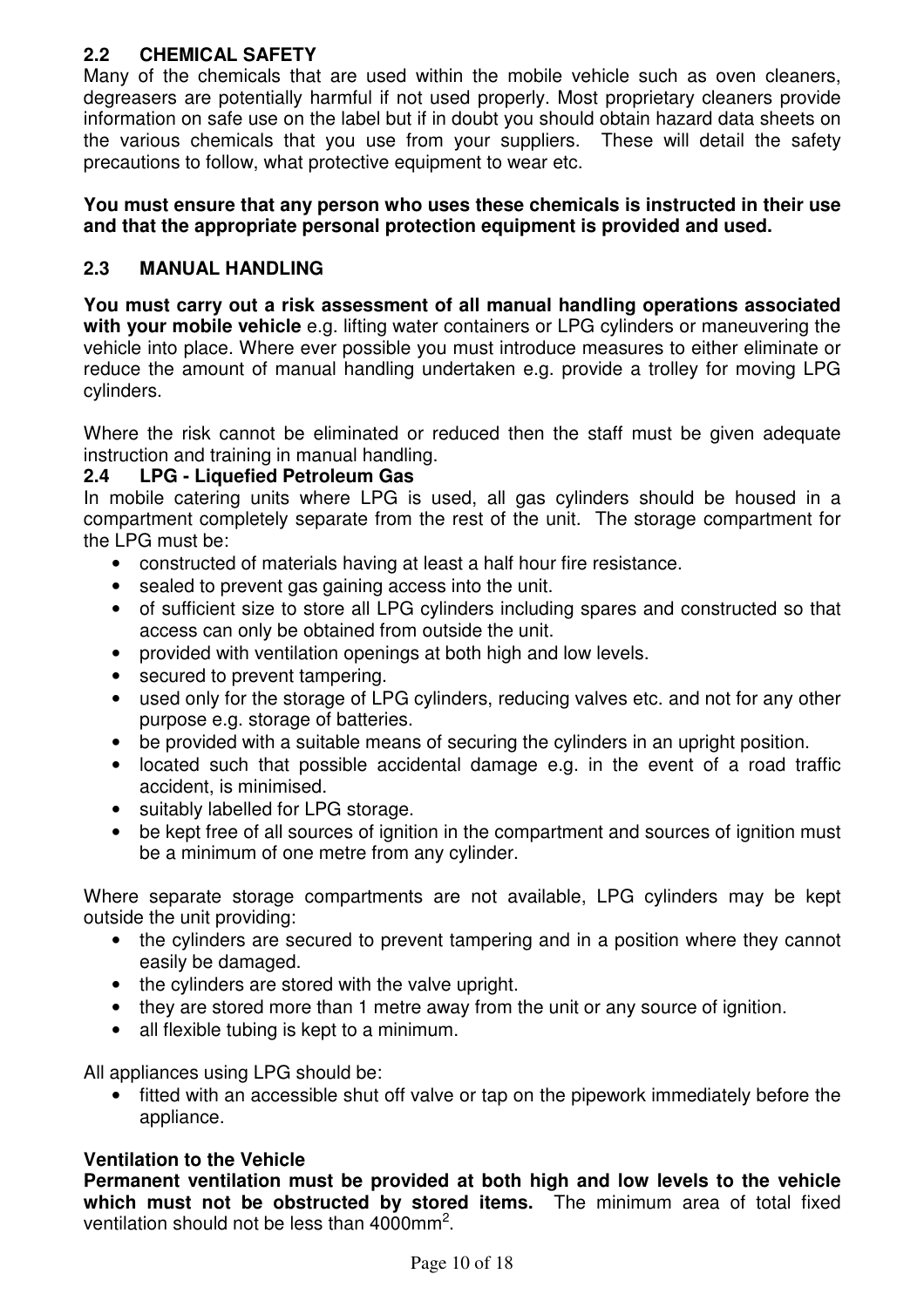#### **Pipework and Fittings**

All pipework should be as short and accessible as possible and supported as required. Where practicable the pipework should be made of a suitable metal. Suitable metals for pipework are solid drawn copper tube, steel tube or stainless steel tube, used with suitable fitting and jointing compound.

Where flexible hose is used, it is subject to the following restrictions:

- The length must not exceed 0.5 m
- Its use restricted to where it passes through walls and partitions
- Where temperatures are unlikely to exceed 50 C
- Must conform to BS3212 or any other appropriate European Standard and marked accordingly and must be renewed every two years.

#### **Appliances**

Appliances such as grills, hot plates, ovens etc. should be:

- securely fastened to the vehicle.
- not in use whilst the vehicle is in motion and the gas supply turned off at the cylinder.
- manufactured to a recognised standard.
- be installed, used and maintained in accordance with the manufacturers advice.

Every LPG pipe should terminate with a readily accessible shut-off valve or tap immediately before the appliance.

All valves and taps should carry a clear indication of the open and closed positions, or of the direction they must be turned to close them.

#### **Flame Failure Devices**

Wherever possible, flame failure devices should be fitted to gas appliances. This is to prevent a build-up of gas in the vehicle in the event of a flame being extinguished. The fitting of flame failure devices is particularly important to appliances where the flame is not visible should it be extinguished, such as ovens or on LPG operated refrigeration.

In the case of some older appliances it may not be possible to fit such devices. It is recommended that you provide written confirmation of this from the manufacturer or a GAS SAFE registered gas fitter.

#### **Maintenance of the LPG Installation**

**It is a legal requirement that every employer or self-employed person ensure that any gas appliance, installation pipework or flue installed in any place of work under his control is maintained in a safe condition.**

Whilst it is for you to decide how to maintain the LPG installation in a safe condition, you should note that effective maintenance usually involves an on-going programme of regular/periodic examinations and remedial action as necessary. All such work should be undertaken by a competent person.

A suggested maintenance programme of the LPG installation should include the following.

#### **Daily Checks**

Before the installation is used the cylinders, pipework, appliances, flues and vents, should be visually checked by a suitably trained person. Any suspected leaks should be traced by the use of a soapy water solution. A suitably trained person should understand

- the dangers associated with LPG
- how to trace leaks
- proper combustion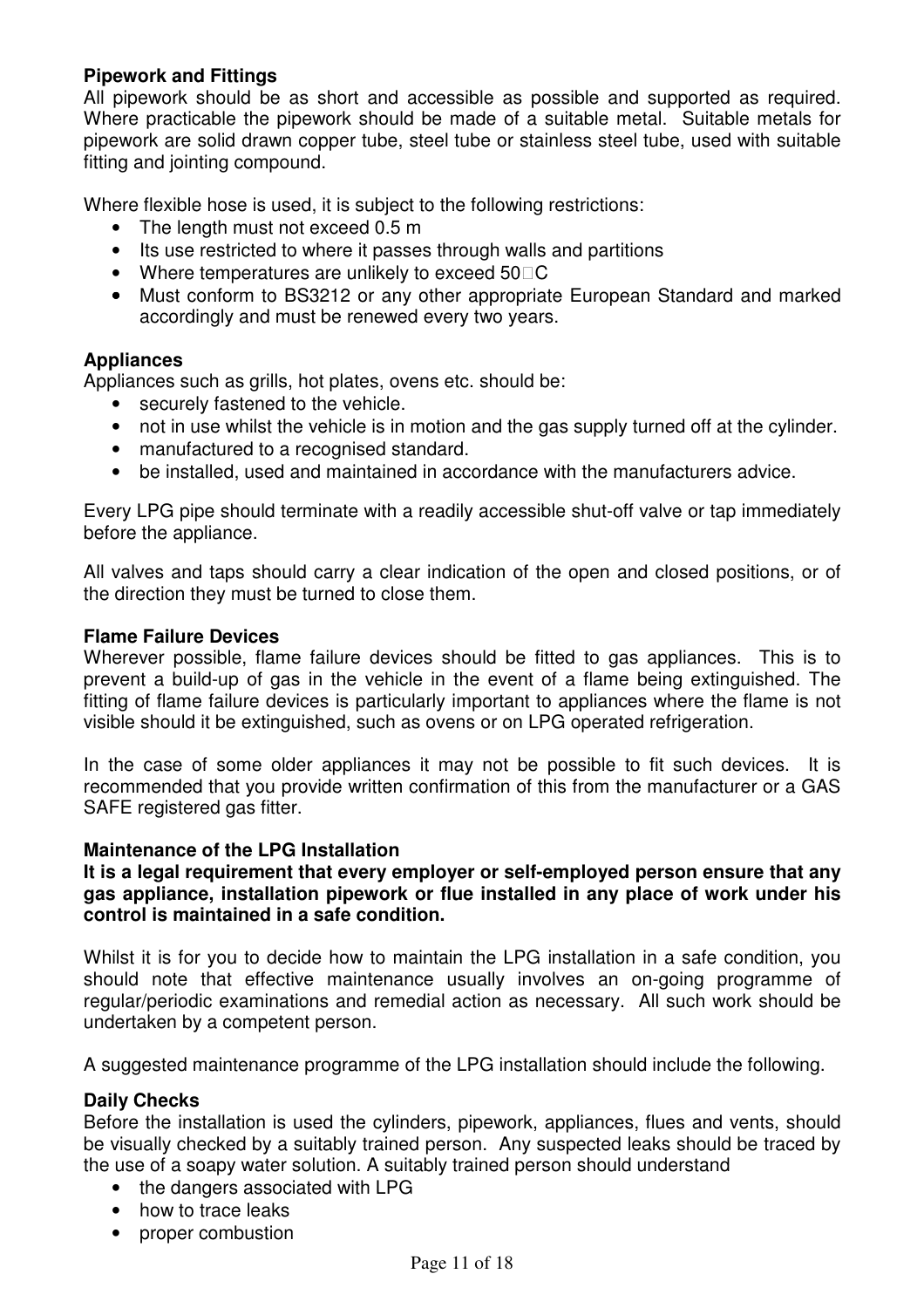- danger of ineffective ventilation and flues
- action to take in the event of an emergency.

It is recommended that a record of all daily checks is kept, e.g. using a tick sheet which is signed by the person doing the checks.

#### **Inspection and Test**

At least annually (and more frequently according to use and experience) the installation:-

- should be tested and inspected by a competent person i.e. a GAS SAFE registered engineer;
- a satisfactory test certificate should be obtained and ideally kept with the vehicle until the next inspection and test.

When purchasing a mobile catering unit or following any alterations or repair work to the LPG installation it is recommended that the installation is inspected and tested.

#### **Training**

**All persons working in the mobile unit must be given adequate knowledge of the possible dangers associated with LPG and trained in the correct procedures for changing cylinders and the safe use of appliances.** 

#### **Fire Safety**

**All staff must be trained in the emergency procedures in case of a fire.** Specific advice on fire safety should be sought from the Derbyshire Fire and Rescue Service. As a minimum you should:-

- train all staff and display written instructions of the action required in the event of a fire.
- where frying is undertaken provide a fire blanket.
- provide a suitable fire extinguisher, e.g. a 9 kg dry powder extinguisher, located in a readily accessible position.

#### **2.5 ELECTRICAL SAFETY**

**The Electricity at Work Regulations 1989 requires employers and the self employed to provide and maintain electrical equipment that is safe and appropriate for use.** The main hazards associated with electricity are:

- Contact with live parts causing shock and burns (normal mains voltage, 230 volts AC, can kill)
- Faults which cause fires

As part of your risk assessment (see 2.1) you should consider the hazards associated with the electricity, decide who might be harmed, evaluate the risks and decide how to control these risks. There are many steps that you can take to reduce the risks arising from the use of electrical equipment, such as:

#### **Ensure the electrical installation is safe**

- A competent person should install the electrical installation in a mobile catering unit;
- Plug and sockets on the generator or mains supply should comply with BS4343 to protect the connections from the weather and natural hazards
- Provide enough socket outlets overloading socket outlets by using adaptors can cause fires.

#### **Provide Safe and Suitable Equipment**

• The use of double insulated (class II) portable appliances is encouraged because they do not include metallic parts which can become live in the event of certain faults. These are often marked with a 'double-square' symbol;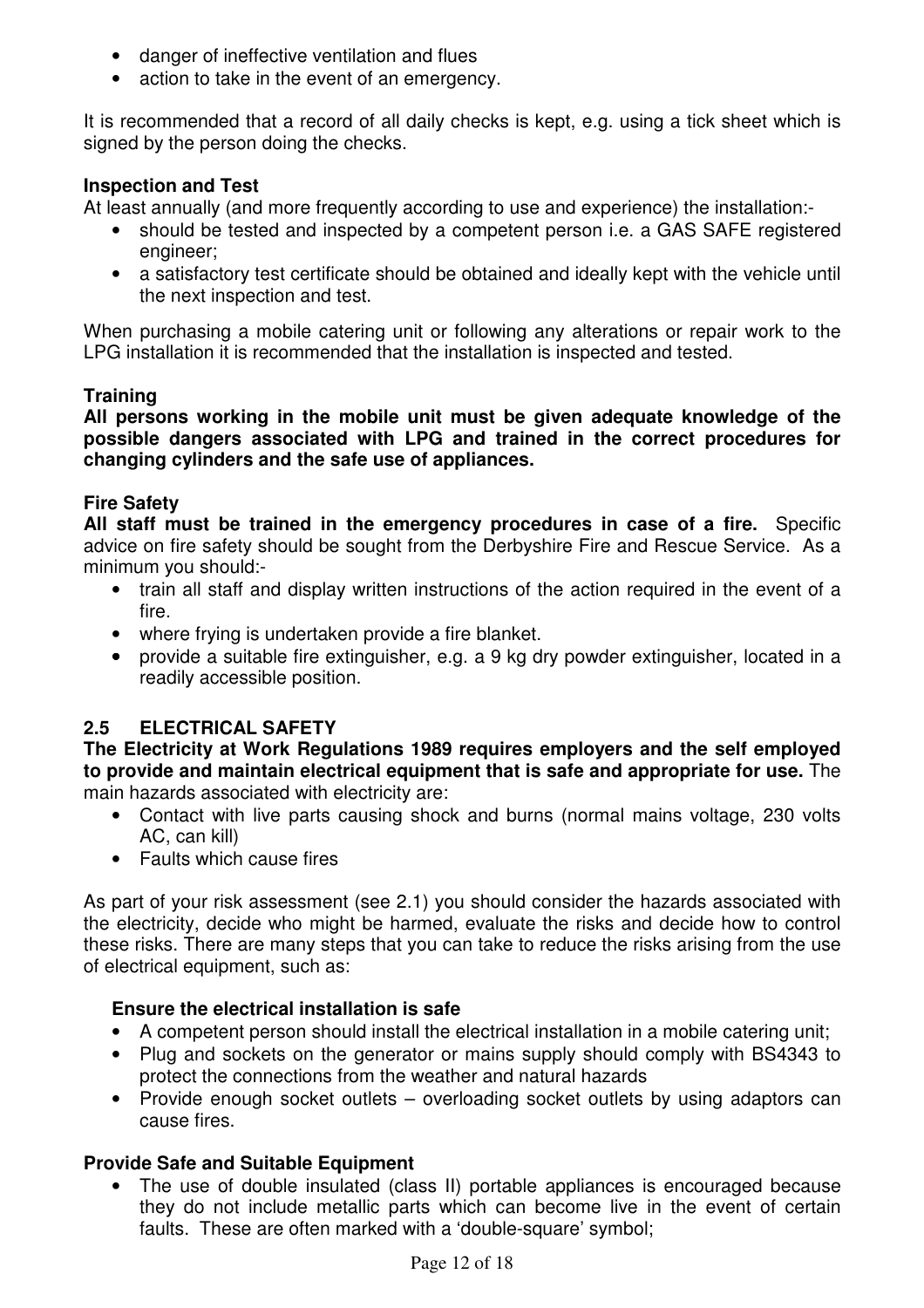- Choose equipment that is suitable for its working environment;
- Use proper connectors or cable couplers to join lengths of cable taped joints are not acceptable;
- The supply cables to equipment should be of a flexible type not rigid core to avoid damage to the conductors;
- The ends of flexible cables should have the outer insulation sheath of the cable firmly clamped to stop the wires (particularly the earth) being pulled out.

#### **Reduce the Voltage**

One of the best ways of reducing the risk of electric shock accidents is to limit the supply voltage e.g. using 110 V or lower equipment. Some fridges for example will operate on a 12V supply.

#### **Provide a Safety Device**

Mobile Catering Units connected to the mains supply:-

- Should be protected with an RCD (residual current device) having an operating current of 30mA and a disconnecting time of 40mS at an operating current of 150mA.
- Earth continuity throughout the supply installation is essential.
- RCDs include a test button that should be operated each day prior to trading. If the RCD 'trips', it is sign of a fault and you should consult a competent person immediately and have the electrical installation checked before using it again.

#### **Carry out Preventative Maintenance**

All electrical systems, including portable appliances (e.g. a kettle), transportable appliances (e.g. a cooker) and fixed installations (fuse boxes, cabling, spur outlets, etc.) must be properly maintained by a competent person

Although it is for you to decide how to maintain electrical systems, it is strongly recommended that a planned maintenance programme is formulated and implemented. A suitable programme would include the following elements;

#### Fixed Installation

• should be examined and tested periodically by a competent person. The competent person will advise on the frequency of further examinations and tests;

Electrical Equipment

- user visual checks regular checks should be made by the user once they have received the appropriate training on how to recognise defects;
- formal visual checks similar to user checks but this should be carried out at programmed intervals by a person who has received appropriate training
- examination and testing (often called 'PAT testing') –proper inspection and test by a competent person will detect faults that visual inspection will not find, e.g. the break down of insulation. The competent person will advise on the frequency of such appliance testing.

#### Keeping of records

• Though it is not a legal requirement, it is strongly recommended that records of the formal visual checks and inspection and testing carried out by the competent person be kept. The records will help to demonstrate you are maintaining electrical systems.

#### **Generators**

Mobile catering units frequently use single-phase generators, having an output not exceeding 10KVA, to supply power to various electrical appliances. British Standard 7430 states it is often better to use these generators in an unearthed system i.e. an earth rod does not have to be connected to the generator for it to operate safely. The installation of an RCD is recommended. Advice should be sought from a competent person regarding its installation.

#### **Competent Person**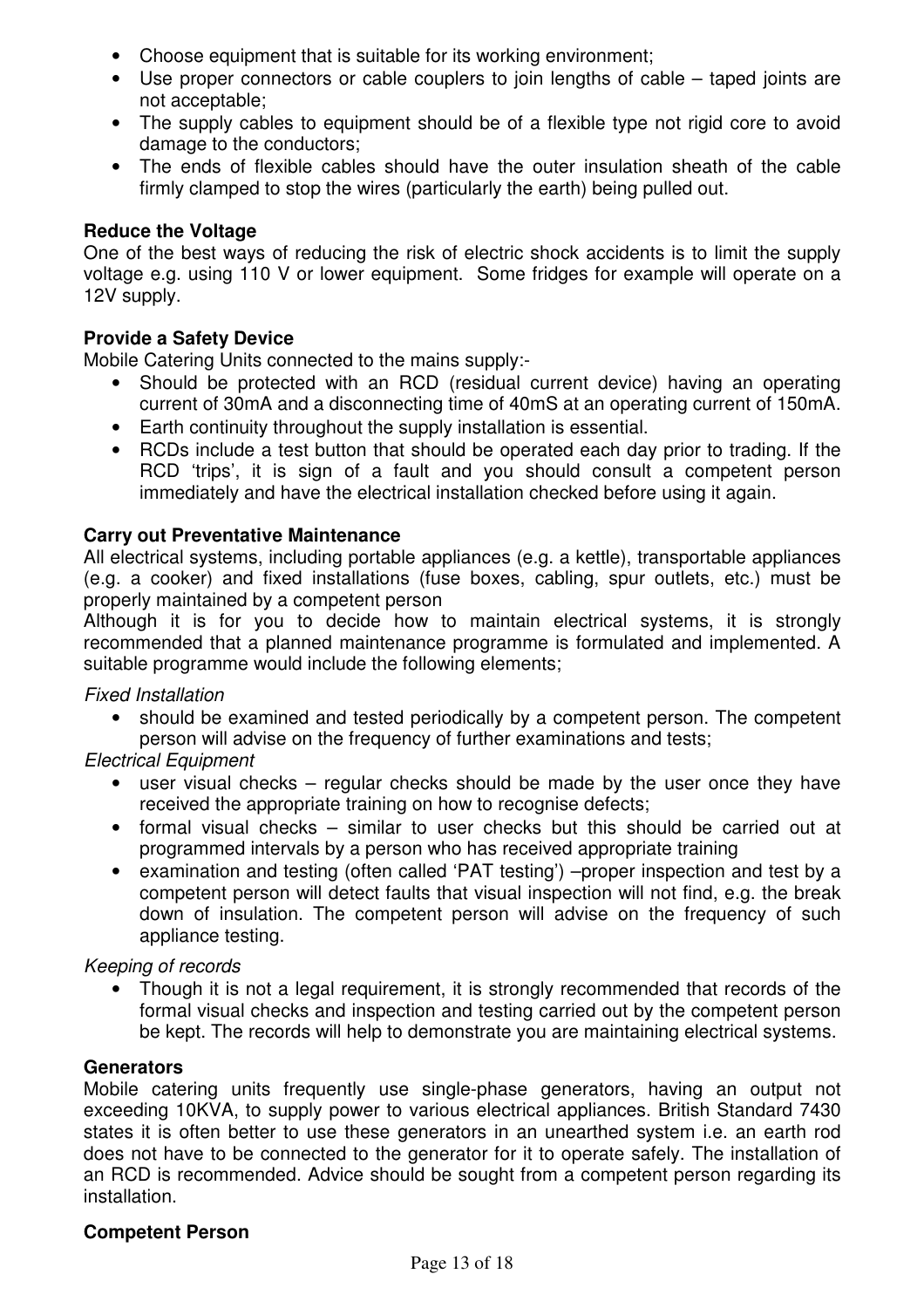A competent person is someone with sufficient knowledge, training and experience as to enable him/her to safely carry out work on an electrical installation or any electrical equipment e.g. an electrical engineer.

#### **Further information**

Information and advice on electrical safety is provided in the following publications available from HSE Books Tel. 01787 118865 or free on www.hse.gov.uk :

- Electrical Safety and You' (IND (G) 231(L)
- Maintaining Portable and Transportable Electrical Equipment (HS (G) 107)

#### **2.6 FIRST AID & ACCIDENT REPORTING**

**A suitably stocked first aid kit must be carried on the vehicle at all times.** The contents should be examined frequently and the container should be identified by a white cross on a green background. A list of contents can be found below.

In addition it is recommended an accident book is carried and details of any accident recorded. The details recorded should include:-

Name, Address, Nature of Injury and Any treatment given

#### **Certain types of accident are notifiable and must be reported to the local Environmental Health Department.**

Examples of notifiable accidents include:-

 Fractures (other than fingers, thumbs and toes) Amputation

Injury that results in a person being off work for over three days

Any notifiable injuries and accidents should be reported to the Incident Contact Centre (ICC). When they receive your report they will pass the information to the appropriate enforcing authority for action. The Incident Contact Centre can be contacted by:-

> • Mail - Incident Contact Centre, Caerphilly Business Park, Caerphilly, CF83 3GG

- Telephone 0845 300 9923 (charged at local rate)
- Fax 0845 300 9924 (charged at local rate)
- Internet www.riddor.gov.uk
- email riddor@natbrit.com

The requirement to keep a record of reported incidents (i.e. a copy of reporting forms F2508 & F250A) still remain. When a report is made by telephone or Internet the ICC will send you a copy of the report.

You are encouraged to use the ICC reporting option, but you can still report directly to your local enforcing agency i.e. the local authority or Health and Safety Executive. A copy of your report is then sent to the ICC by the enforcing authority.

| The Health And Safety (First Aid) Regulations 1981                | <b>Numbers of Employees</b> |          |         |
|-------------------------------------------------------------------|-----------------------------|----------|---------|
|                                                                   | 1 - 5                       | $6 - 10$ | 11 - 60 |
| Guidance card or leaflet                                          |                             |          |         |
| Individually wrapped sterile adhesive dressings                   | 10                          | 20       | 40      |
| Sterile eye pads, with attachments: e.g. Standard Dressing No. 16 |                             |          |         |
| <b>BPC</b>                                                        |                             | 2        | 4       |
| Triangular bandages (if possible sterile)                         |                             | 2        | 4       |
| Sterile coverings for serious wounds (if triangular bandages not  |                             |          |         |
| sterile)                                                          |                             | 2        | 4       |
| Safety pins                                                       | 6                           | 6        | 12      |
| Medium sized sterile unmedicated dressings approx. 10 cm x 8 cm   | 3                           | 6        | 8       |

#### **First Aid Box Contents**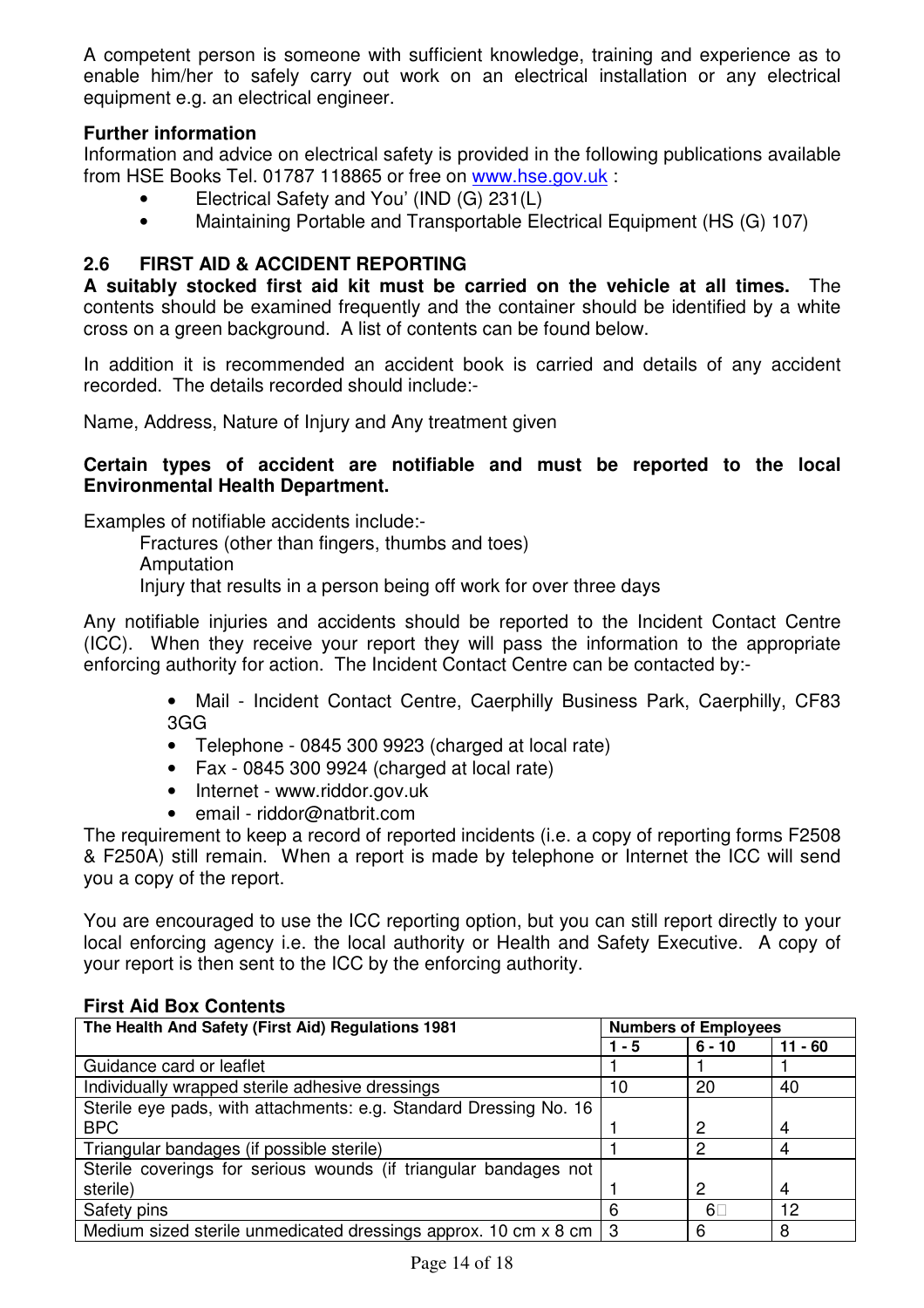| e.g. Standard Dressings No.8 and No.13 BPC                                                                                                                                        |  |   |
|-----------------------------------------------------------------------------------------------------------------------------------------------------------------------------------|--|---|
| sterile unmedicated<br>Large<br>dressing<br>approx.<br>13 cm x 9 cm e.g. Standard Dressing No. 9 and No. 14 and the<br>Ambulance Dressing No. 3                                   |  | 4 |
| Extra large sterile unmedicated dressing approx. 28 cm and 17.5  <br>cm e.g. Ambulance Dressing No. 3                                                                             |  | 4 |
| If tap water is not available, sterile water or sterile normal saline in $\vert$<br>disposable containers, each holding at least 300 ml need to be<br>kept near the first aid box |  | 3 |

## **2.7 HEALTH & SAFETY CHECKLIST**

This sheet will help you ensure your vehicle complies with the relevant legislation. If you answer 'No' to any of these questions, please refer to the relevant section in the guide.

|                                                                                                   | Yes                 | No.    | Sec no |
|---------------------------------------------------------------------------------------------------|---------------------|--------|--------|
| <b>Risk Assessment</b><br>Have you carried out a risk assessment?                                 |                     |        | 2.1    |
| Identified the hazards?                                                                           |                     |        |        |
| Taken steps to control the risks?                                                                 | $\blacksquare$<br>┑ |        |        |
| Do you provide staff with a mobile phone?                                                         |                     | $\Box$ |        |
| <b>Chemical Safety</b>                                                                            |                     |        | 2.2    |
| Have you carried out an assessment of the chemicals you use?                                      |                     | ΙI     |        |
| Have staff been trained in their use?                                                             |                     |        |        |
| Do you have the appropriate protective equipment?                                                 |                     | П      |        |
| <b>Manual Handling</b>                                                                            |                     |        | 2.3    |
| Have you carried out an assessment of manual handling?                                            | П                   | ΙI     |        |
| <b>LPG</b>                                                                                        |                     |        | 2.4    |
| Your vehicle must meet the following safety standards for LPG<br><b>Storage Compartment</b>       | $\mathbf{L}$        |        |        |
| Large enough to house all LPG cylinders?                                                          |                     | $\Box$ |        |
| Ventilation at high and low levels?                                                               |                     | П      |        |
| Lockable?                                                                                         |                     | $\Box$ |        |
| Built of materials having half hour fire resistance?                                              |                     | П      |        |
| Permanent ventilation at high and low levels?                                                     |                     | $\Box$ |        |
| Pipework made of a suitable metal <i>i.e.</i> copper?                                             |                     | П      |        |
| Flexible hoses conforming to BS3212?                                                              |                     | $\Box$ |        |
| Flame failure to all appliances?                                                                  |                     | П      |        |
| A shut off valve before each appliance?                                                           | П                   | $\Box$ |        |
| Do you have a gas test certificate for the vehicle issued by a GAS<br>SAFE registered gas fitter? | П                   |        |        |
| Do you carry out regular checks of the pipework for leaks?                                        |                     |        |        |
| Are staff trained in the safe use of LPG i.e. how to change cylinders?                            |                     |        |        |
| Are staff trained on what to do in the event of a fire?                                           |                     |        |        |
| <b>Electrical Safety</b>                                                                          |                     |        | 2.5    |
| Have you carried out an electrical safety risk assessment?                                        |                     |        |        |
| Do you provide safe equipment?                                                                    |                     |        |        |
| Have you provided a residual current device?                                                      |                     |        |        |
| Do you have a planned maintenance programme to check electrical<br>equipment?                     |                     |        |        |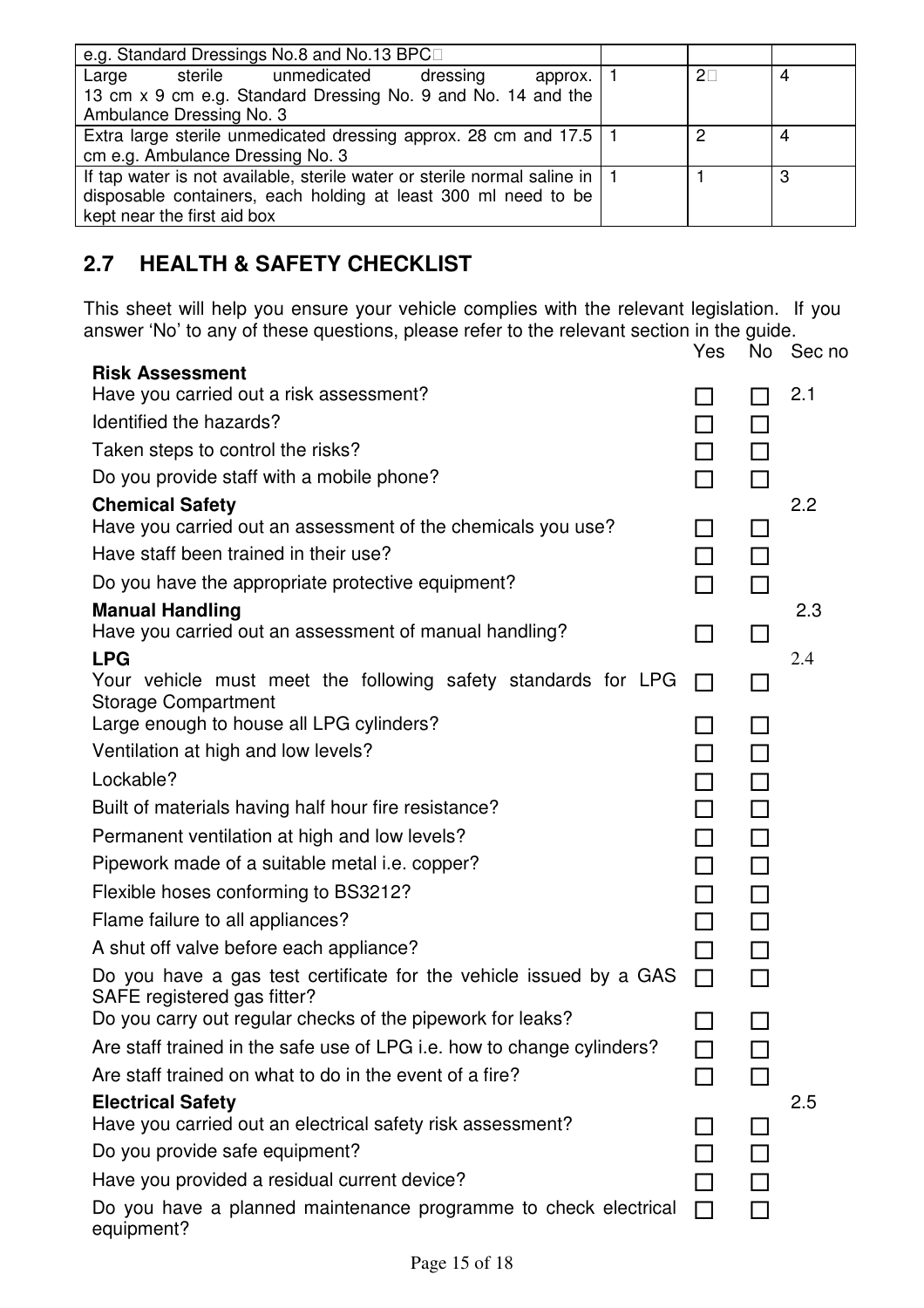#### **First Aid & Accident Reporting** 2.6

Do you have a first aid kit?  $\Box$ Do you have an accident book? <br>
and the contract of the contract of the contract of the contract of the contract of the contract of the contract of the contract of the contract of the contract of the contract of the contra Are you aware of the need to report certain injuries?  $\Box$ Are suitable and sufficient sanitary appliances available for staff?  $\Box$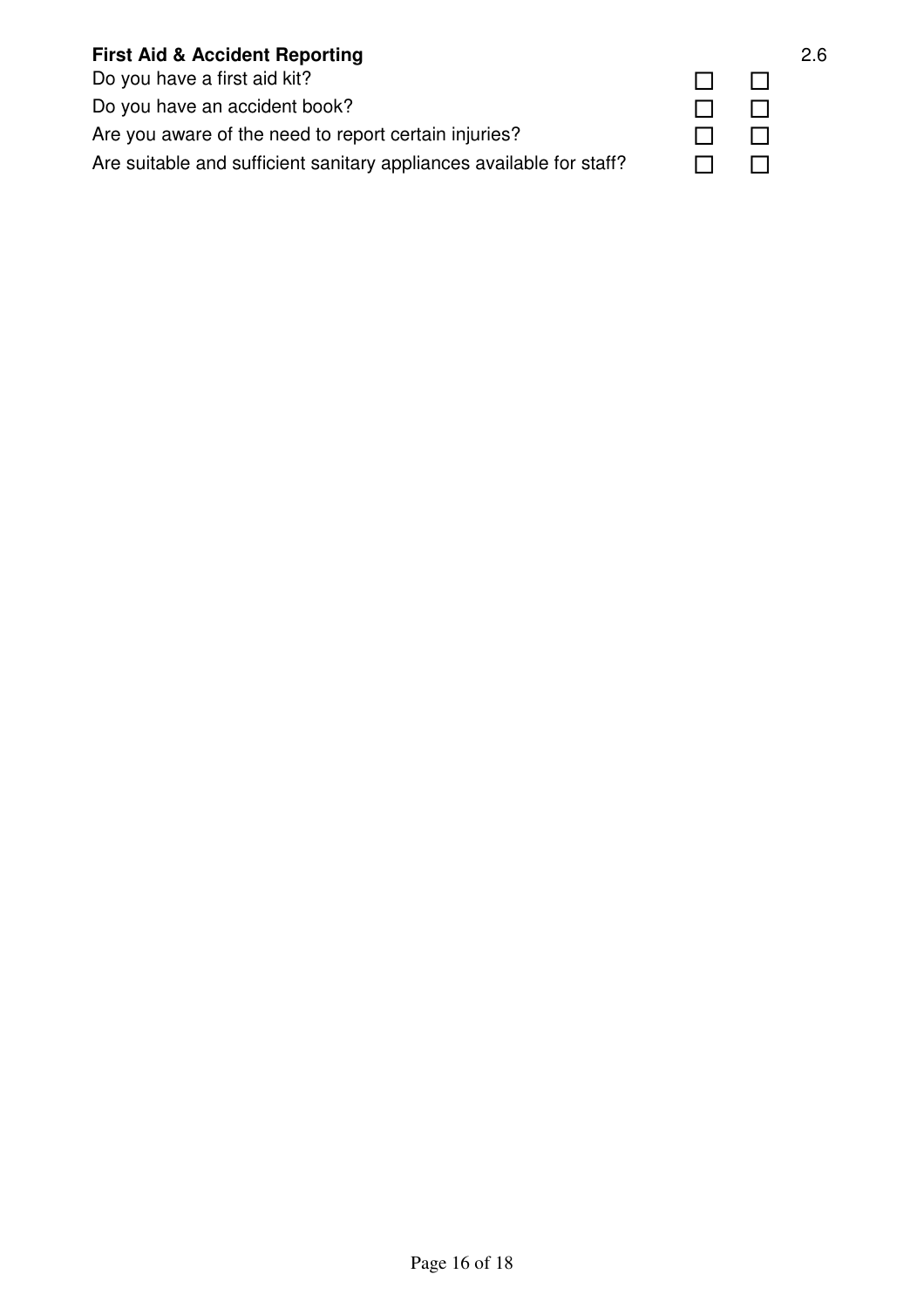## **PROHIBITED STREETS**

## **Ashbourne**

Cokayne Avenue St John Street Church Street Dig Street **Compton** Sturston Road Station Street Station Road Old Derby Road (from its junction with Wyaston Road to junction with Springfield Avenue) Park Road Hall Lane and King Street The Green Road Union Street Belle Vue to Roman Catholic Church Buxton Road A515 from junction of St John Street to junction with North Avenue Dovehouse Green Market Place Victoria Square

## **Bakewell**

**Anchor Square** Baslow Road from Bakewell Bridge to junction with Black Mill Street Church Alley Granby Croft Granby Road King Street Market Street Matlock Street from Rutland Square to junction with Dagnall Gardens New Street North Church Street from Rutland Square to entrance to Sellors Yard South Church Street from King Street to junction with Church alley Rutland Square Station Road from Bakewell Bridge to junction with Coombs Road Water Lane Water Street Castle Street Haddon Road Riverside Walk

#### **Matlock Bath**

North Parade South Parade Derby Road to its junction Clifton Road Holme Road from the trunk road to its junction with Brunswood Road Waterloo Road from the trunk road to Waterloo Square Temple Road from the trunk road entrance to the Royal Hotel Ground Clifton Road from the trunk road to the first bend.